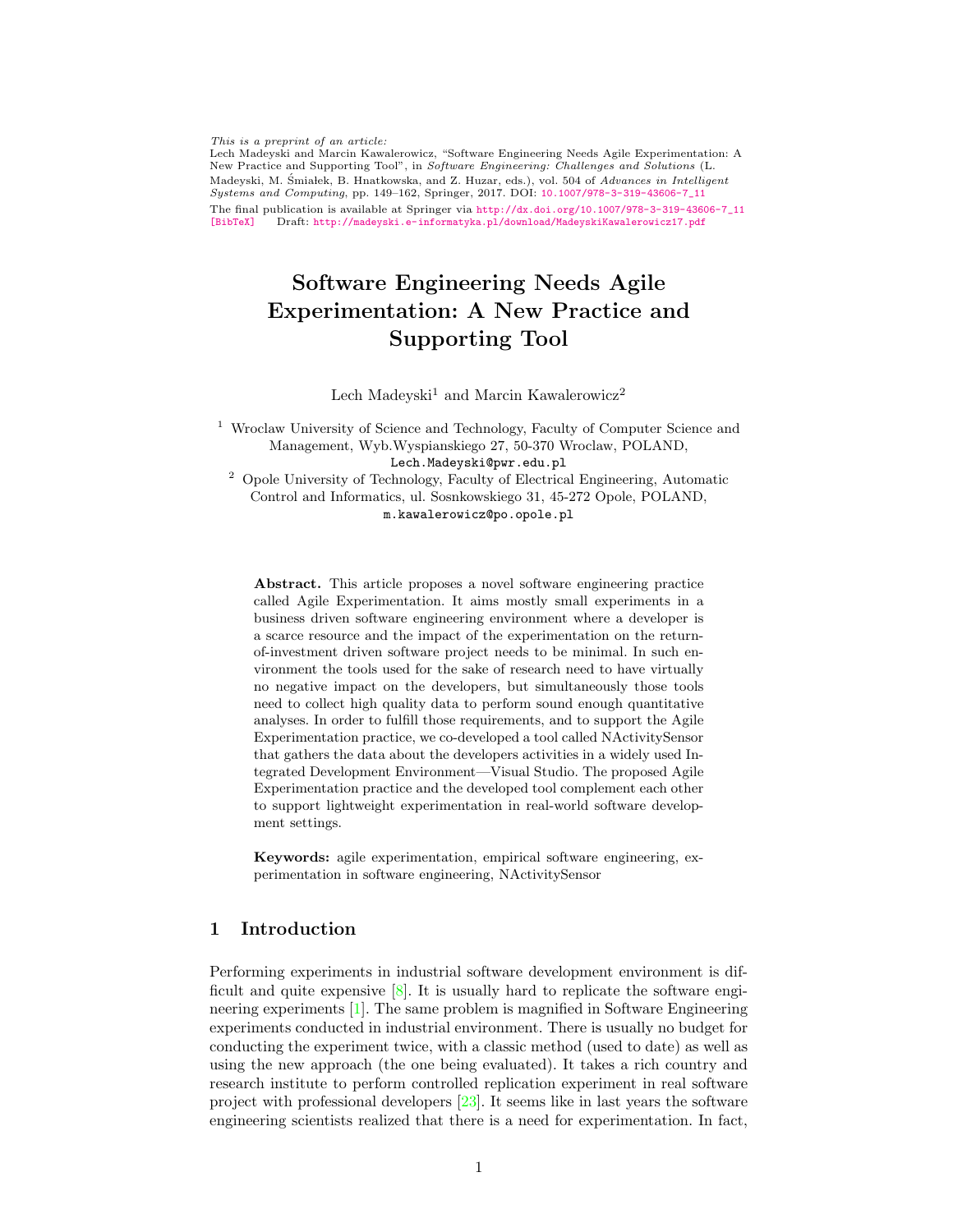nowadays it is more and more difficult to publish research papers that do not include an empirical evaluation of new methods, practices, technologies or tools.

While we notice the research activities concerning experimentation in software engineering of the large multinational corporations like IBM ([http://](http://research.ibm.com/) [research.ibm.com/](http://research.ibm.com/) - 213 publications in "Programming Languages and Software Engineering" area), Microsoft (<http://research.microsoft.com/> - 203 research projects in "Software development, programming principles, tools, and languages" area) or Google (<http://research.google.com/> - 177 publications in "Software Systems" area)<sup>[3](#page-1-0)</sup>, we do see the lack of research motivation in smaller companies all around the world. Running real world software engineering project is a business with many interested parties, the most important of which is the customer. Unfortunately, the main priority for a customer is the return of investment (ROI), not the experimentation with a new software engineering method. Despite it could be beneficial in later projects. Customers fear that it will cost too much and there will be too much hassle while performing the experiments. For example developers will be pulled away from their actual job and software development tasks they should focus on. The developers themselves fear they will have more responsibilities in they day-to-day work. To overcome such difficulties and to fill the existing gap with regard to lack of software engineering experimentation practices and supporting tools, we call for something we denominated Agile Experimentation (more after simple definition from Merriam-Webster's Learner's Dictionary: "quick, smart, and clever" than after Agile Software Development). It is a way to perform empirical studies and research in real-world software projects with no or minimal impact on people involved in those projects and their schedules. But in the same time what we propose should give researchers the way to perform effective experimentation to reach reliable enough conclusions on a subject being investigated (e.g., the impact of a new practice, method or tool).

In this paper, we start from our motivation, presented in Section [2,](#page-1-1) on which we build our agile experimentation "manifesto" formulated in Section [3,](#page-2-0) where the idea is thoroughly explained. Then we focus on a tool that we co-developed to aid the agile experimentation. It is called NActivitySensor after its predecessor called Activity Sensor  $[18,20,19]$  $[18,20,19]$  $[18,20,19]$  that was developed under the supervision of one of the authors of this paper. The new tool was built for the Microsoft .NET Framework development, while its predecessor was built for Java. We describe the new tool in detail in Section [4](#page-7-0) and in Appendix A. Discussion and future work can be found in Section [5.](#page-8-0)

# <span id="page-1-1"></span>2 Motivation

The reasons given by scientists and professionals for not experimenting in software engineering are greatly outlined in the article "Should computer scientists experiment more?" by Tichy [\[22\]](#page-12-4). Among them are:

<span id="page-1-0"></span> $\overline{3}$  The numbers gathered in May 2016.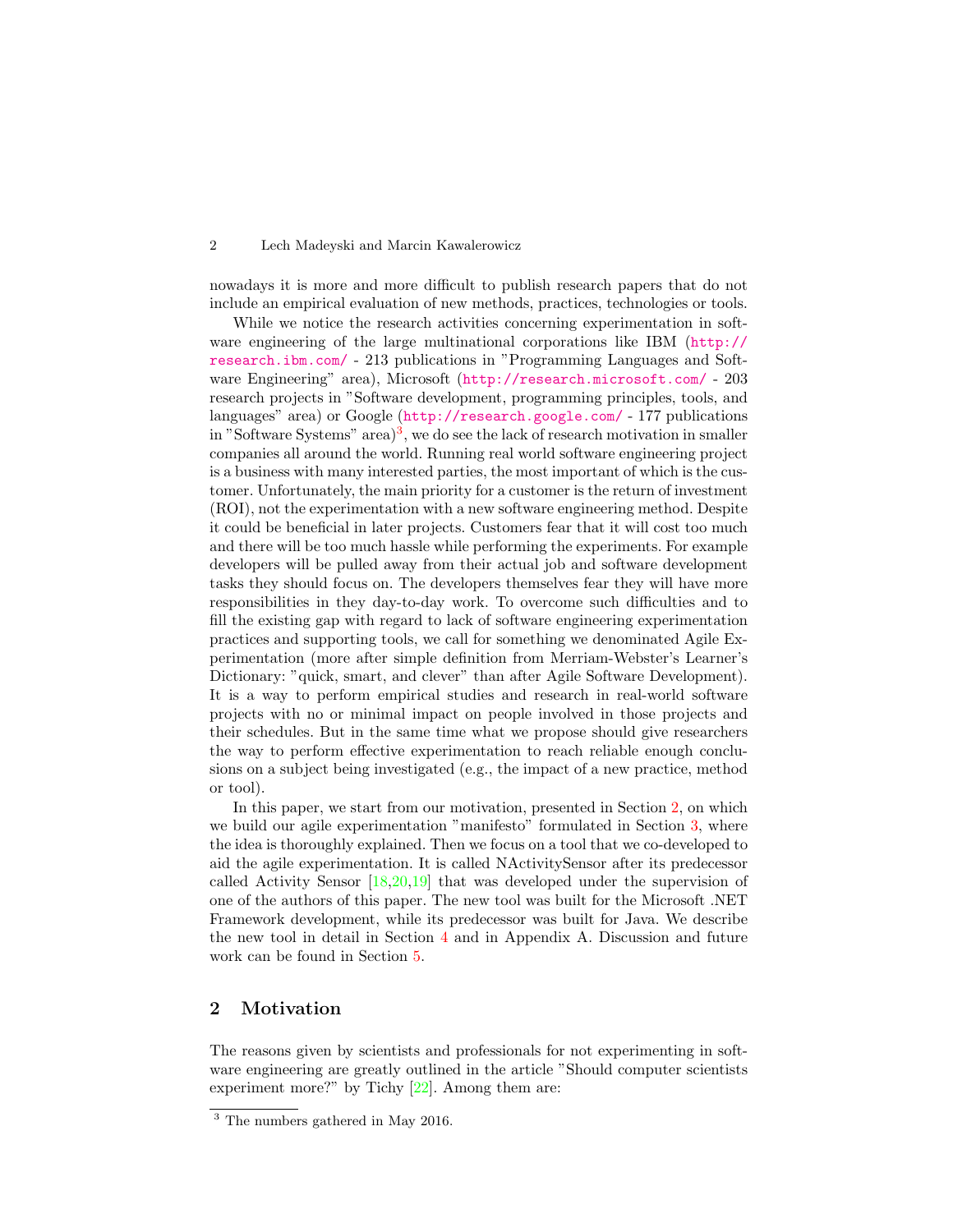- Traditional scientific method is not applicable.
- The current level of experimentation is good enough.
- Experiments cost too much.
- Demonstration till suffice.
- There is too much noise in the way.
- Progress will slow.
- Technology changes too fast.
- You will never get published.

Tichy fights those excuses one by one in his paper with argumentation that will most likely resonate with average scientist but not a business person. It is because the researcher is most likely to aim at the scientific excellence and businessman is most likely to be interested in ROI. The argument that "experiments cost too much" is the hardest to fight in a ROI-oriented environment such as industrial software development. It is a fact that performing an experiment costs. It might be beneficial in a long term, but in terms of immediate ROI, it is always burdened with an additional cost. It is the reason why so few smaller companies are willing to take the additional experimentation costs into consideration while racing for the customer on highly competitive market. For the same reason there are so few industrial professionals available for experimentation. They are considered to be valuable resource to waste their time for additional tasks like taking part in experiments. The professionals themselves seem to be rather ambivalent to the idea of taking part in experiments. From one point of view, they know that the results are potentially beneficial but from the other, they fear they will have less time for their duties towards the employer.

Thomke in his article "Enlightened Experimentation - The New Imperative for Innovation" names the cost of the experimentation the main damper for the companies to create great products [\[21\]](#page-12-5). His list of "Essentials for Enlightened Experimentation" gives four rules for companies to be more innovative:

- 1. Organize for rapid experimentation.
- 2. Fail early and often, but avoid mistakes.
- 3. Anticipate and exploit early information.
- 4. Combine new and traditional technologies.

# <span id="page-2-0"></span>3 Agile Experimentation "Manifesto"

We think it is a time to give both the business professionals and researchers ready to use tool-set to align their goals in software engineering. Researchers want to perform controlled experiments that will give reliable enough conclusions leading to improvements in software engineering. Business professionals (e.g., an engineer working on a project or manager supervising it) are mostly interested in return of investment. The work done should make the customer happy and bring benefit for the organization. The results of potential experimentation is interesting for them only if the main goal is met and the additional experimentation cost is acceptably low. We want to give the methods and tools they can use to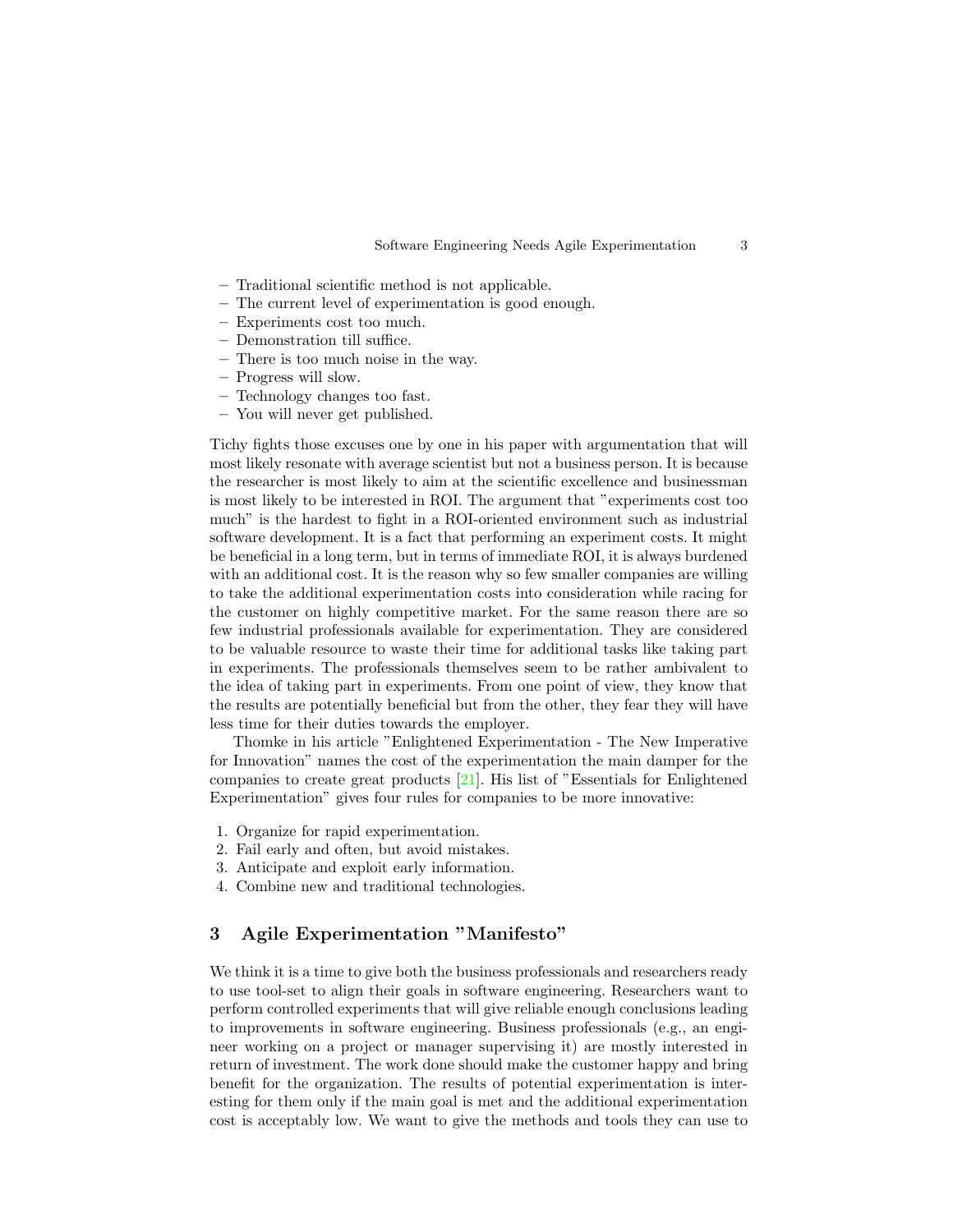better meet those requirements. We gathered those methods and tools in popular nowadays form of "manifesto"  $[2,3,6,7]$  $[2,3,6,7]$  $[2,3,6,7]$  $[2,3,6,7]$ . We have played with the form and proposed Agile Experimentation "Manifesto". The target of our "manifesto" are both the researcher as well as the practitioner willing to perform experiments. Some of the items might seem obvious for an experienced researcher but they are not necessary so obvious for an average practitioner. Thus the abstraction level of the items. Our "manifesto" contains the following rules:

- 1. Use small-n and single case experiments rather than large scale experiments to cut costs and enable experimentation.
- 2. Care about the power of your experiments to reduce waste.
- 3. Search for the best experiment design that fits your settings.
- 4. Use friction free tools for data gathering to not interfere with the real-world development environment.
- 5. Use just-in-time quantitative data rather than late, post project qualitative surveys to enable early informed decisions (on a basis of quantitative data instead of late anecdotal information).

What really hides behind those statements? How are they important for a business professional or a researcher wanting to do experiment in a real-world software engineering project.

#### <span id="page-3-0"></span>3.1 Small-n and single case experiments

As we mentioned earlier in this paper the main driver of a real-live business software engineering project is ROI, which is what the customer is most interested in. He puts his money into the project and expects to get the best possible software in exchange. There is no place for large scale experimentation in such project. There is no money for an experiment with a large number of professional developers. In fact there can be a problem with finding large number of professional developers willing to sacrifice their precious time for any kind of experiment. What can be done to change this situation? There is a way used by pharmacists and medical scientists for years. It is called small-n and single case experimentation  $[5,10]$  $[5,10]$ . Those are special kind of experiments designed especially for very small samples (small-n) or even one participant (single-case). They are very helpful in clinical trails where the researcher do not have a large set of patients or when you study human behaviour. Often such kind of experiments are done as a low cost pre-studies before large scale and more expensive experiments.

This method took inroads into the software engineering already [\[24\]](#page-12-6). The reasoning is simple. Software development team is usually a small group of people (small-n) working on a single software project. In fact every developer working in a project is a case for itself. If psychologists are using small-n and single case experiments to study human behaviour why not use it in software engineering?

We are using this approach to study our extension to TDD (Test Driven Development) that we called CTDD (Continuous Test Driven Development) [\[17\]](#page-12-7) in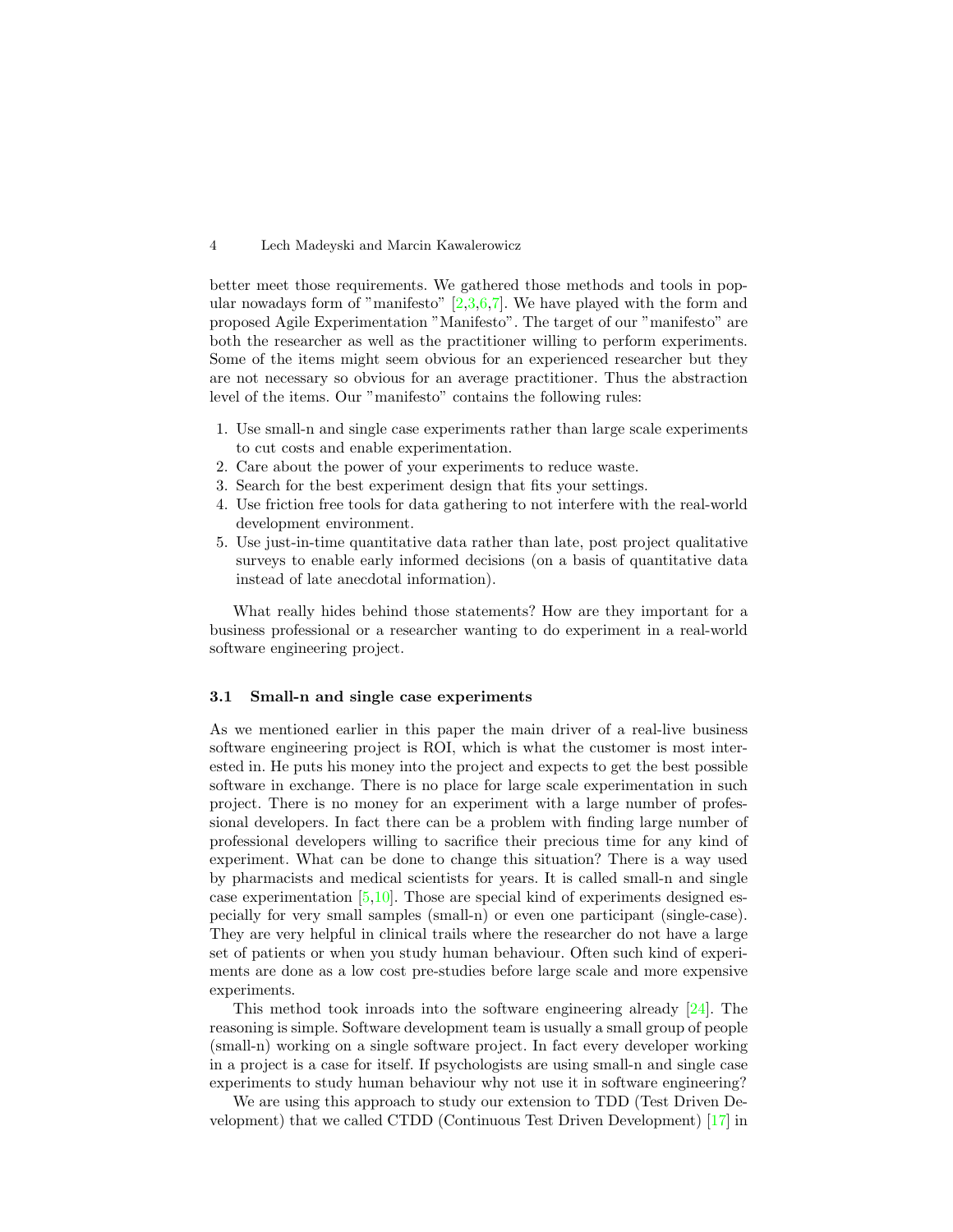a real, industrial software development environment. We have promising results using the agile experimentation to study TDD vs. CTDD. In fact the idea for agile experimentation was actively trialed during this experiment. We have used our own principles to design and conduct the TDD vs. CTDD experiment. We are intending to publish a paper discussing the results and our experience with agile experimentation as soon as we finish the ongoing experiment.

The idea behind our experiment it to extend the commonly used TDD chain of actions:

write the test  $\rightarrow$  execute it  $\rightarrow$  see if it fails  $\rightarrow$  satisfy the test  $\rightarrow$  run the test  $\rightarrow$  see if it succeeds  $\rightarrow$  refactor  $\rightarrow$  run the test  $\rightarrow$  see if it still succeeds.

The extension involves using continuous testing (unit tests performed on a background thread in the development environment). Thanks to that technique we can eliminate the need of manually starting the tests and thus improve software development. This kind of improvement can be seen as a modification of the existing TDD practice in contrast to combining different software development practices together (e.g., the TDD and pair programming practices [\[13,](#page-12-8)[14](#page-12-9)[,15\]](#page-12-10)). In CTDD the chain of actions is shorter:

write the test  $\rightarrow$  see if it fails $\rightarrow$  satisfy the test  $\rightarrow$  see if it succeeds  $\rightarrow$  refactor  $\rightarrow$  see if it still succeeds.

The reasoning is that a small increase of productivity in an individual developer can make a big impact in the whole developers community. The question is how omitting the need of manually executing the tests will impact the overall performance of the developer. That is what we want to estimate by conducting research following the idea of agile experimentation. We had to our disposal only one small (measured in terms of developers) project where only two developers were contracted. An ideal small-n experiment with two conditions (condition A: TDD and condition B: CTDD). But doing small-n and single case experimentation is challenging in another aspect. Precisely because of the small number of participants the researcher needs to be extra caution to be able to achieve enough statistical power to detect the difference between two conditions (software development practices, TDD and CTDD, in this particular case).

## <span id="page-4-0"></span>3.2 Care about power of your experiments

The so called  $A/B$  experiments  $\left[12\right]$  are quite popular in the mainstream web development lately. They are used to perform simple online test where a new version of an existing website is created with, e.g., slightly different layout, colours, button orientation or alike and taken online alongside the old version. The old version (A - baseline) is showed to a randomly assigned part of the online audience and the new version (B - with intervention) to the other. The visitors behaviour is then recorded. Is the new layout causing them to stay on the page longer? Are they "liking" the page more if the colours are different? Do they click the "order" button more often in the new version? What is done here is a randomized controlled experiment, using between-subject design, where two groups of subjects are simultaneously tested: one being the control group (A) and one being under "treatment" (B). The subjects are simultaneously tested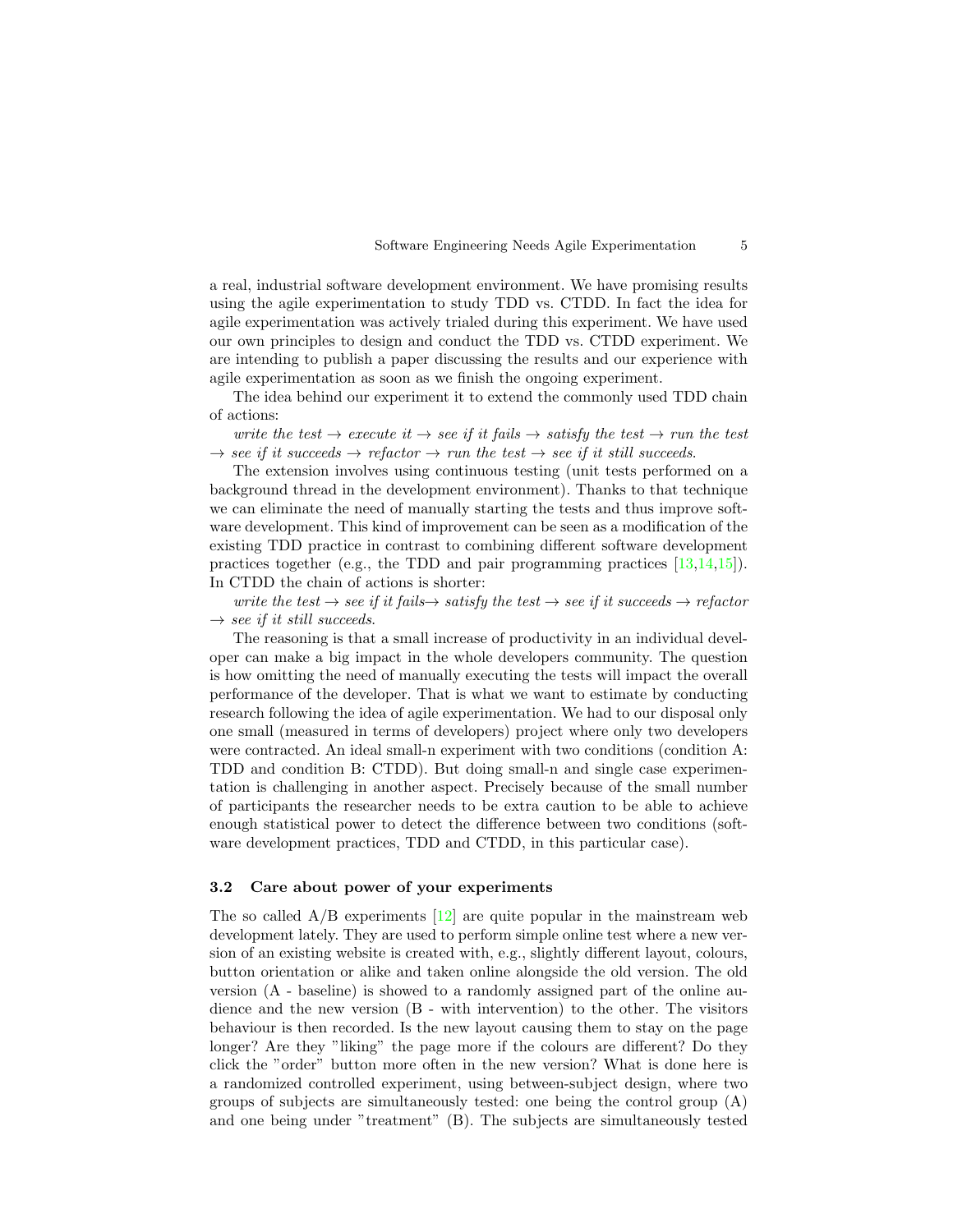but assigned randomly to one of the groups, A or B. What is important is the ability to detect statistically significant difference between the treatments, i.e., the statistical power of the experiment is crucial. The power of any test of statistical significance is formally defined as the probability that a false null hypothesis will be rejected if there is no difference between the treatment and the baseline.

Researchers should be interested if the recorded difference between A and B is in fact statistically significant and, last but not least, what is the size of the effect  $[15,16,11]$  $[15,16,11]$  $[15,16,11]$ . The power of the test is especially important if performing small-n and single case experiments, see Section [3.1.](#page-3-0) To detect an effect of reasonable size the person performing agile experimentation will have to analyze power taking into consideration the small sample size. Another important aspect is generalization from such experiments. Agile experimentation may impede generalisation, but the threads to external validity can be minimized by the fact that agile experiments are conducted in a real world environment, by real software developers, not in a laboratory environment by inexperienced student subjects as is often the case.

In a simple online A/B test the, so called, random allocation is used. A visitor is randomly put into a group that sees A or B version of a web site. It is enough for such a simple experiment, but what if a researcher performs a more sophisticated small-n or single case experiment? In such case, the more possible experiment arrangements the better. The researcher needs to eliminate all competing explanations for the effect he is observing.

Let us consider an experiment with four phases. Every phase is either a baseline  $(A)$  or a treatment condition  $(B)$ . The moment when to switch between A and B can be randomly chosen. This way the possible arrangements are: switch after the first phase - ABBB, switch after the second phase - AABB, or after the third phase - AAAB. The set of possible arrangements is quite small. What if the researcher decides to use a completely random approach? This means to simply choose every phase randomly? Using this approach he will get  $16 \ (2^4)$ possible arrangements like this: AAAA, BAAA, ABAA, AABA, AAAB, BBAA, ABBA, AABB and so on. But some of the arrangements are not desirable from the beginning (like AAAA or BBBB). In that case the researcher can decide to gather the phases in blocks. For example always in pairs like AABBAA, AAAABB, BBAAAA, and so on.

Let us consider the TDD vs. CTDD experiment. Lets assume we have 8 modules to do. We have 2 software developers so each one may get 4 modules to write. There are 6 possible arrangements within these 4 modules (4 observations, 2 for A and 2 for B): AABB, ABBA, BBAA, BAAB, ABAB, BABA. For 2 developers there is  $6 * 6 = 36$  possible arrangements. Maybe switching from the module/package level to the class level (the number of classes is usually larger than the number of packages in Java or solutions in .NET) in the TDD vs. CTDD experiment will be give us higher power to detect the difference? Maybe another design of experiment will be better (for example randomized block design)? This kind of a priori consideration can pay off if the researcher strives for reliable results.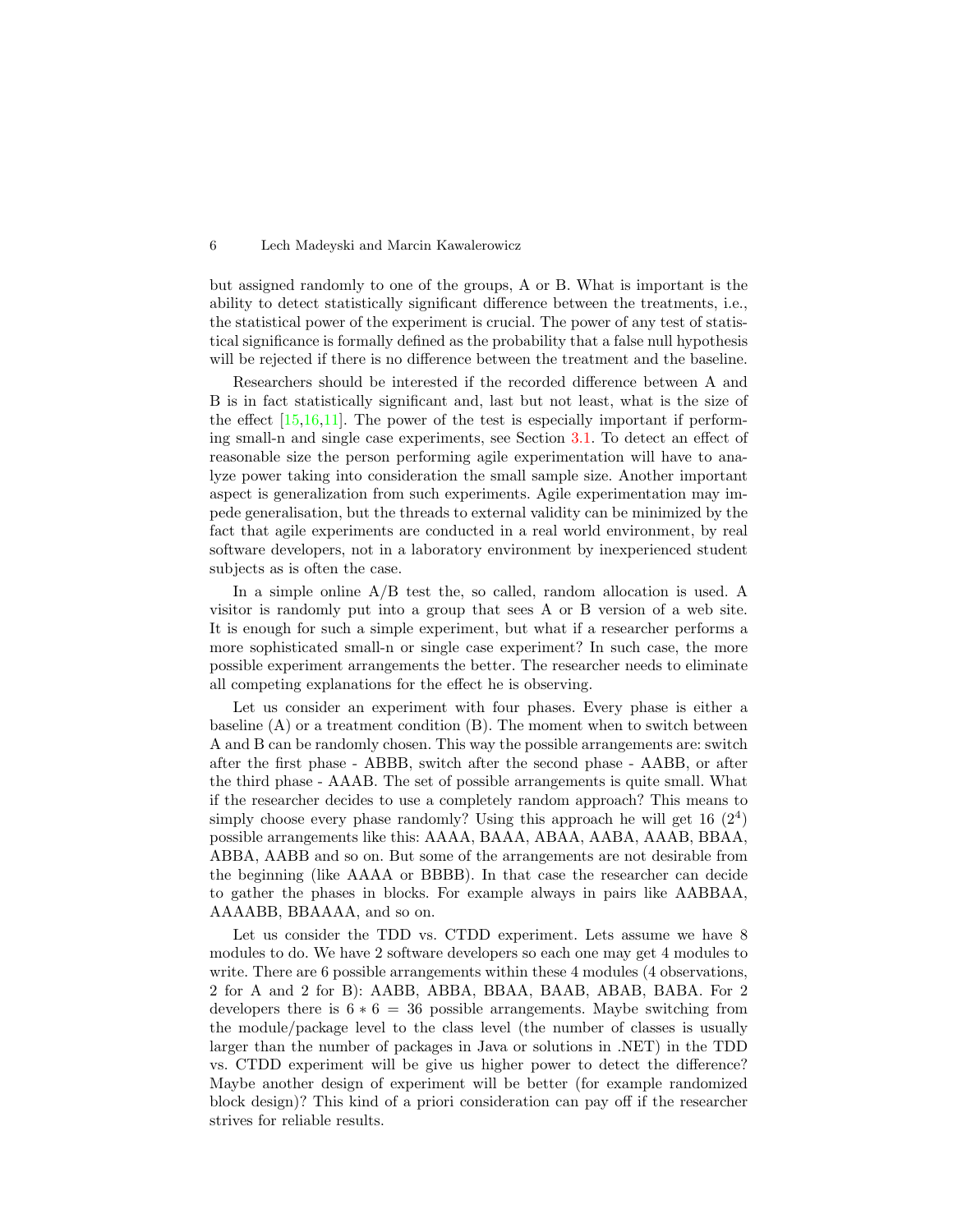### 3.3 Searching best experiment design

Finding an appropriate design for a given experiment in software engineering is not an easy task. If it is an small-n or single case experiment it might be even harder because it is not common in software engineering. There might be a need to extrapolate the types of experiments from different fields of study onto software engineering. For example, Dugard et al. [\[4\]](#page-11-9) give a set of example experimental designs. There is a lot to choose from: single-case/small-n one way, single-case randomize block design, small-n repeated measures, small-n repeated measures with replicates, two-way factorial single-case/small-n, single-case AB, single-case ABA, multiple baseline AB, multiple baseline ABA. One design may be better for one kind of experiment and the other for another type. But how to choose the right one? The one that will answer the posed research question in the best way? There is not an easy way to choose a design. There is no tool for searching the available design given project and research constrains. For example in our research about TDD vs. CTDD we had a small project that was contracted for 2 developers, having 160 hours/month in the period of at least one year, with estimated 37 modules (400 classes) to write. We searched the possible set of designs answering the following important questions [\[4\]](#page-11-9):

- Do we have at least two participants? Yes, we have.
- Do we have two conditions to compare? Yes.
- Will each participant receive each of the condition on at least two occasions? Also yes (we have a lot of modules/classes to write and if we consider one as an "occasion" then we are good to go).
- Is it possible to randomly assign conditions to each participant? Yes we can write a software tool that will randomly assign a class to a given treatment.

"A small-n repeated measure design with replicates" experimental design seemed to be the most suitable for our needs.

## <span id="page-6-0"></span>3.4 Use friction free tools for data gathering

Software developers refer to tools that do not need much attention while in use as "friction free tools". It is because "friction free tools" are not generating "resistance" while in use. Meaning they need no special attention from the developer. It is quite important to use such tools in agile experimentation while gathering data. Agile experimentation tools should work without the developer attention. They have to integrate seamlessly with the developer environment. After simple installation and minimal configuration they should be up and running. Such friction free data gathering software tools need to be quite resilient. If the data gathering relies on network communication and the developer decides to work from home, they have to provide fall back scenarios so the data will not be lost.

What kind of tools will be needed in any given research depends on the planned experiment. There is quite a number of tools already written and available for various range of experiments. That was the case in our empirical evaluation of new approaches to software engineering - TDD vs. CTDD. We found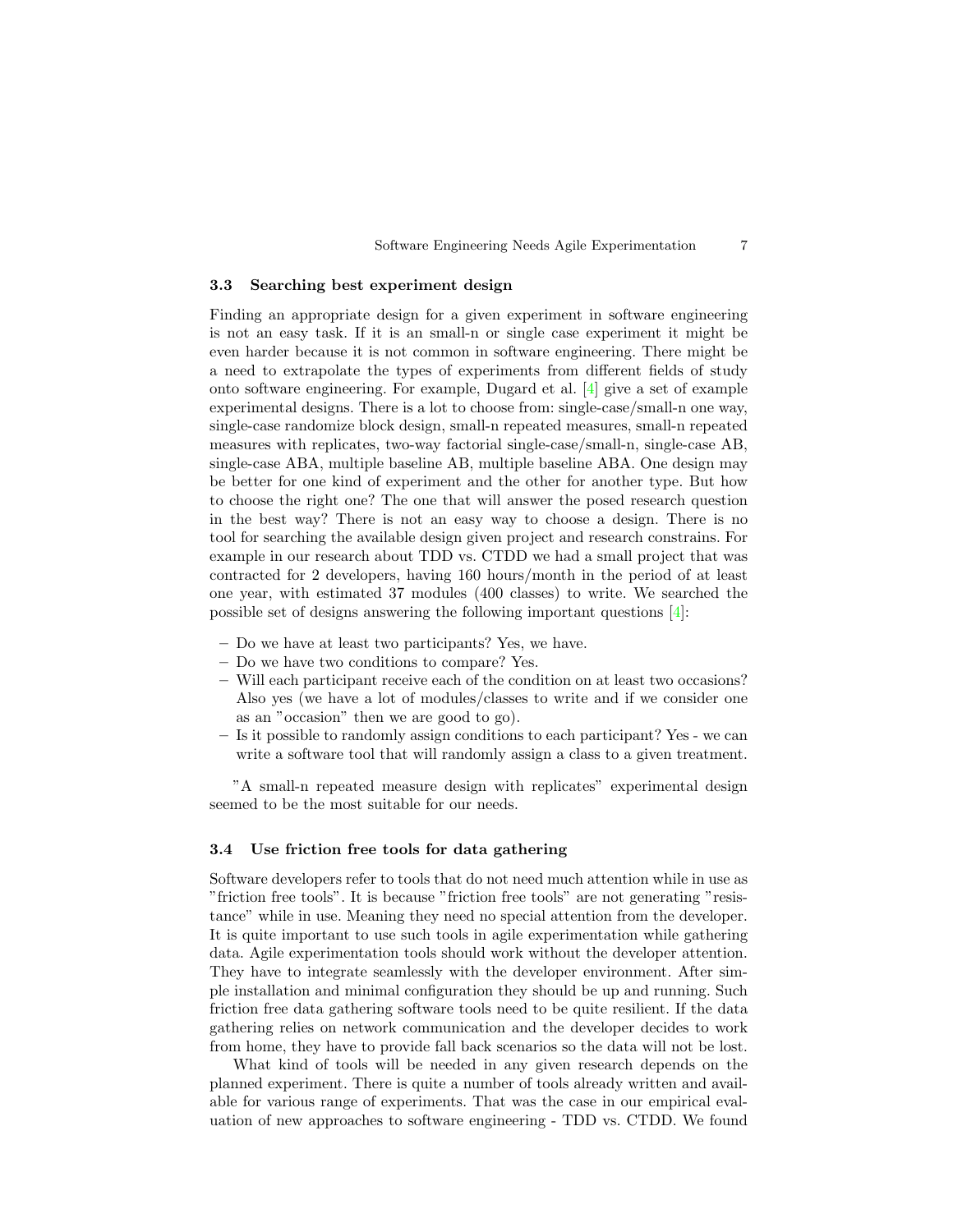very good continuous testing plug-in for IDE that was used in the project under investigation. We needed only to extend it with the data gathering capabilities. It was an open source project so we "forked it", meaning created our branch of source code and added a small data gathering part. We saved measurements like: when, what test and with what outcome were run, how long it took to complete them. The detailed description of the tool we called AutoTest.NET4CTDD can be found in [\[17\]](#page-12-7).

The second tool we created was a small randomized block generation. We mentioned it in [3.2.](#page-4-0) It was a tool that randomly assign a condition to a given class. It simply assigned a newly created class to TDD or CTDD group by adding a specially formatted line at the beginning of the file. The line was read by AutoTest.NET4CTDD and the plug-in acted accordingly. It automatically turned on or off the continuous testing.

We needed one more tool: reliable event recorder for our IDE. We were quite surprised when we realized there is none available. So in this case we have written it from scratch and open sourced it for the community. The NActivitySensor tool is described in Section [4.](#page-7-0)

### 3.5 Use just-in-time quantitative data

We do not advocate discontinuing the traditional research approaches involving semi-quantitative or qualitative data gathered after the experiment using various kinds of surveys. We suggest to enrich this kind of data with a quantitative data based on experiments, both, large and small scale (e.g., small-n, singlecase). We strongly believe that such data can be gathered during the research without an additional effort from the researcher and the subject. This data gathering can occur in a just-in-time manner. Meaning the data is gathered in real-time as it happens and is logged immediately for researcher to be used in his convenience. We have build our TDD vs. CTDD research tools in that way. Both AutoTest.NET[4](#page-7-1)CTDD<sup>4</sup> and NActivitySensor<sup>[5](#page-7-2)</sup> are storing the data in a central database from where they can be used as they are needed.

## <span id="page-7-0"></span>4 NActivitySensor

For the purpose of this agile experimentation we created a tool called NActivitySensor. It is a "friction free" kind of software tool we described in Section [3.4.](#page-6-0) It is designed to gather the real-time quantitative data while working. NActivitySensor was developed with the third and forth Agile Experimentation rule in mind. It was co-developed at the software development company one of the authors is running. The company is a mostly Microsoft .NET shop that uses  $C\#$  as his primary language. The main IDE for .NET is Microsoft Visual Studio (VS). Investigation of the VS extensions showed no tool that can be used to record

<span id="page-7-1"></span><sup>4</sup> Available at https://github.com/ImpressiveCode/ic-AutoTest.NET4CTDD

<span id="page-7-2"></span><sup>5</sup> Available at https://github.com/ImpressiveCode/ic-NActivitySensor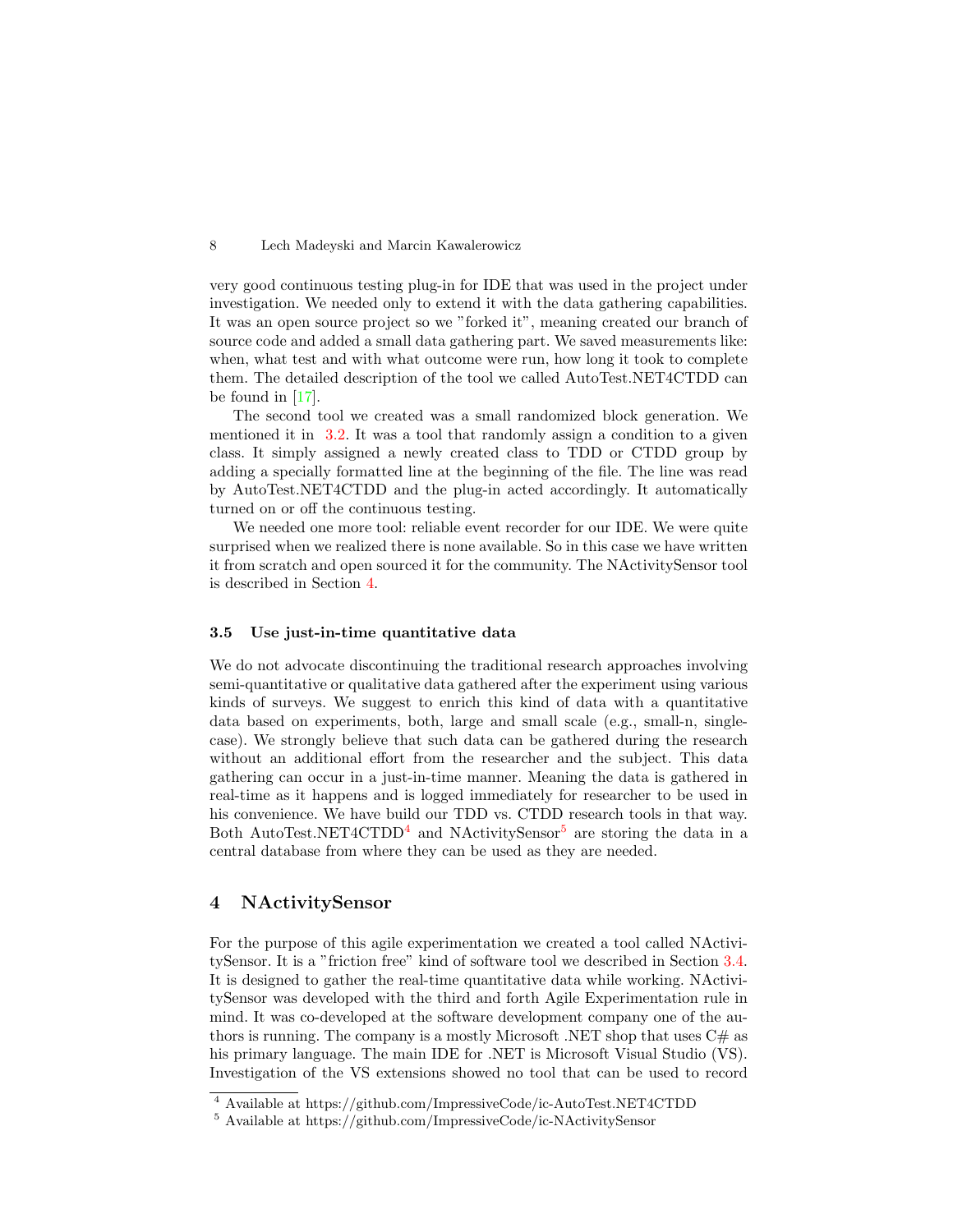the developer actions in IDE. The data recorded by such tool could then be used in different type of agile experimentation. One of the authors of this paper supervised the creation of similar tool that integrated with Java IDE Eclipse. This tool was called Activity Sensor and developed back in 2006 at Wrocław University of Technology. We decided to name the new tool NActivitySensor. N in the name is often used in the .NET tools and libraries as the indication of the, in most cases, Java based ancestors. NActivitySensor integrates with VS IDE and hooks to Development Tools Environment (DTE) and its "Test subsystem".

We are currently using the NActivitySensor to gather data for our research on Continuous Test Driven Development (CTDD)[\[17\]](#page-12-7). The detailed description of NActivitySensor is given in Appendix A.

## <span id="page-8-0"></span>5 Discussion and future work

The proposed agile experimentation practice and supporting tool are proposed to make experimentation in real-world, industrial settings more widely adapted. The agile experimentation practice and supporting tool set will be refined as part of our further research. We are currently working on a new publication where we are discussing the TDD vs. CTDD experimentation. This research is done solely according to the agile experimentation principles. The overall experiences regarding agile experimentation from this ongoing project are promising. We were able to harness the most of our "manifesto" principles to action. In this research we are targeting professional developers in business driven projects. It is not easy to get the permission to experiment in such environment. Thus if permission is granted it is advisable (to say the least) to make the most of it. By using well known small-case and single-n experiments designs (1) and to take care about the power of the experiment up front (2). The act of experimenting should not impact the work of the developers much (4). With this goal in mind the NActivitySensor was developed. It gathers the information about developer activities in the Visual Studio IDE without disturbing developer's work. The data is then gathered immediately for the sake of quantitative research. We will work further on the agile experimentation idea in order to provide a tool for searching the best experiment design for a given project and research constraints (3).

# Appendix A - NActivitySensor

This appendix contains description of the details of NActivitySensor Visual Studio Add-in. NActivitySensor is available as an extension [\[9\]](#page-11-10) at Visual Studio Gallery. Visual Studio Gallery is a tools, controls, and templates distribution platform used in Visual Studio. NActivitySensor is maintained and supported as a free extension by its creators. It can be installed from withing Visual Studio by using "Extension and Updates..." from the "Tools" menu (see Figure [1\)](#page-9-0). After successful installation NActivitySensor writes the activities log to a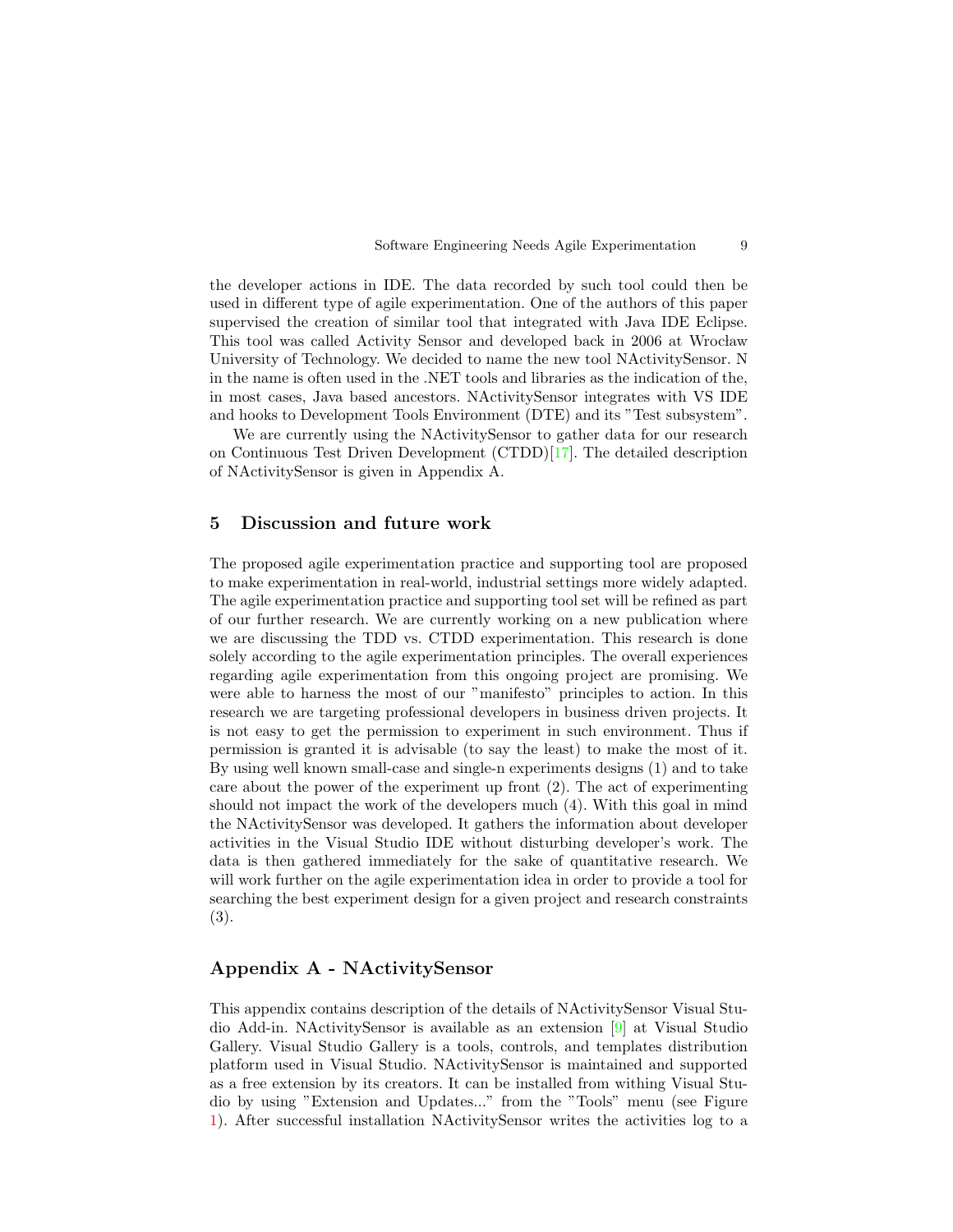new output window with the same name (see Figure [2\)](#page-11-11). It is possible to configure the extension to write the activity log into a database. The database engine supported in NActivitySensor is Microsoft SQL Server. The database connection string is set in NActivitySensor.dll.config in the extension installation directory (which is C:\Users\Account\_Name\AppData\Local\Microsoft\ VisualStudio14.0\Extensions). The key for the connection string is stored in NActivitySensor.MSSql.ConnectionString. Also it is possible to configure the extension on a project level. In order to do it a configuration file in the Visual Studio solution directory is needed. It needs to be called NActivitySensor.config. Example configuration file is showed on Listing [1.](#page-9-1)

| <b>Extensions and Updates</b>                                                                                                                    |  |                                                                                              |          |                                                                                                                                                                                                                                                                                                                                                                                                                                                                                                                                                                                                                                                                                                                                                                                                                                                                                                                                                                                          | 7 | $\times$ |  |
|--------------------------------------------------------------------------------------------------------------------------------------------------|--|----------------------------------------------------------------------------------------------|----------|------------------------------------------------------------------------------------------------------------------------------------------------------------------------------------------------------------------------------------------------------------------------------------------------------------------------------------------------------------------------------------------------------------------------------------------------------------------------------------------------------------------------------------------------------------------------------------------------------------------------------------------------------------------------------------------------------------------------------------------------------------------------------------------------------------------------------------------------------------------------------------------------------------------------------------------------------------------------------------------|---|----------|--|
| $\triangleright$ Installed                                                                                                                       |  | Sort by: Relevance<br>٠                                                                      |          | NActivitySensor                                                                                                                                                                                                                                                                                                                                                                                                                                                                                                                                                                                                                                                                                                                                                                                                                                                                                                                                                                          |   | $x -$    |  |
| 4 Online<br>▲ Visual Studio Gallery<br><b>Search Results</b><br><b>D</b> Controls<br><b>D</b> Templates<br>$D$ Tools<br><b>D</b> Samples Gallery |  | <b>NActivitySensor</b><br>NActivitySensor - record the developer actions in Visual<br>Studio | Download | Created by: CODEFUSION Sp. z o.o.<br>Version: 1.0.2<br>Downloads: 14<br><b>Rating:</b> $\star \star \star \star \star \star (0 \text{ Votes})$<br>More Information<br><b>Report Extension to Microsoft</b>                                                                                                                                                                                                                                                                                                                                                                                                                                                                                                                                                                                                                                                                                                                                                                               |   |          |  |
| $\nu$ Updates (7)                                                                                                                                |  |                                                                                              |          | <b>Box sign full</b> , MAA/ene<br>$\begin{tabular}{ c c c } \hline $b_{\rm{1D},\rm{2D},\rm{2D},\rm{2D}}$ & $b_{\rm{1D},\rm{2D}}$\\ \hline $b_{\rm{1D},\rm{2D},\rm{2D},\rm{2D}}$ & $b_{\rm{1D},\rm{2D},\rm{2D}}$ & $b_{\rm{1D},\rm{2D},\rm{2D}}$ & $b_{\rm{1D},\rm{2D},\rm{2D}}$ \\ \hline $b_{\rm{1D},\rm{2D},\rm{2D},\rm{2D},\rm{2D},\rm{2D},\rm{2D},\rm{2D},\rm$<br>(m.m.mo screen) (miliarcountiguos) (<br>The part's it.<br>The construction of the construction of the construction of the construction of<br>$\begin{array}{l} \displaystyle\limsup_{n\rightarrow\infty}\sup_{\alpha\in\mathbb{R}}\sum_{\nu\in\mathbb{Z}}\sup_{\alpha\in\mathbb{Z}}\alpha\mu_{\alpha} \\ \displaystyle\limsup_{n\rightarrow\infty}\sup_{\alpha\in\mathbb{Z}}\sum_{\nu\in\mathbb{Z}}\sup_{\alpha\in\mathbb{Z}}\alpha\mu_{\alpha} \\ \displaystyle\limsup_{n\rightarrow\infty}\sup_{\alpha\in\mathbb{Z}}\alpha\mu_{\alpha} \end{array}$<br>(m.m.mo or must) (melodow) (<br>Termin Transitionsmitters |   | $\sim$   |  |
| Change your Extensions and Updates settings<br>Close                                                                                             |  |                                                                                              |          |                                                                                                                                                                                                                                                                                                                                                                                                                                                                                                                                                                                                                                                                                                                                                                                                                                                                                                                                                                                          |   |          |  |

<span id="page-9-0"></span>Fig. 1. NActivitySensor installation in Visual studio 2015

Listing 1. NActivitySensor.config file

```
\langle?xml version="1.0"?>
<configuration>\langleappSettings>
    <add key=" NActivity Sensor . MSSql. Connection String"
          value="Data\_Source = 192.168.1.102;Initial_Catalog=ExCalcNActivitySensorReports;
User \text{-}Id=\text{NActivitySensor};
Password=NA ctivity Sensor;
MultipleActiveResultSets=True"\langle appSettings>
\langle configuration>
```
The internal storage format for the activities is JSON. JSON stands for (JavaScript Object Notation) and is a widely used as a data exchange format. It was used because it is both: (1) easy to read and write by a human and a machine and (2) its structure does not have to be defined beforehand. We are using JSON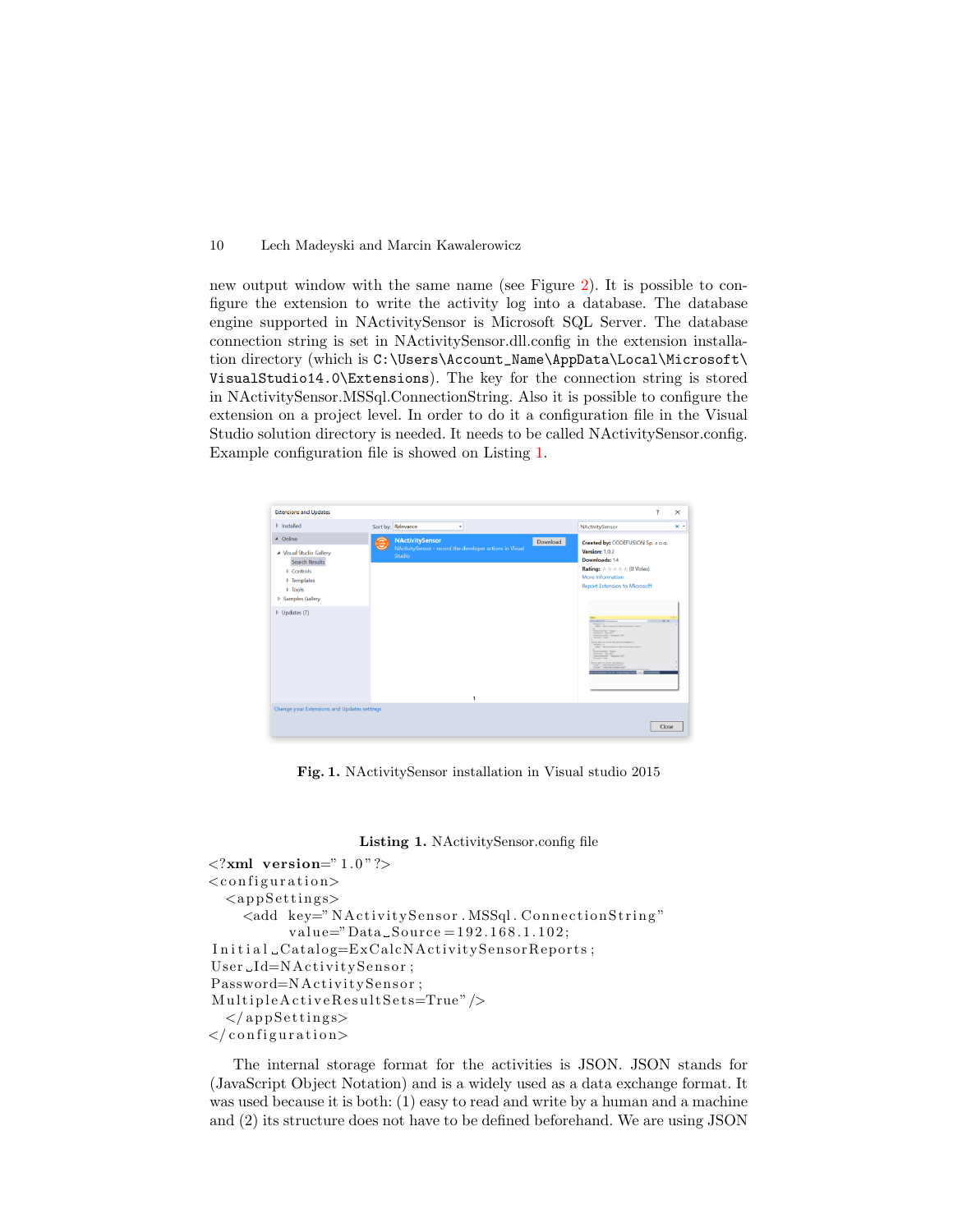to store various activities with varied format. For example Listing [2](#page-10-0) shows the log for the activity 'DocumentOpened' (opening a document in IDE) and Listing [3](#page-10-1) shows the 'BuildBegin' (starting of project building in Visual Studio).

Listing 2. DocumentOpened activity example log

<span id="page-10-0"></span> $[22.03.2016 \quad 15:24:21] \quad [\text{DocumentOpened}] \quad \{$ "Name": "Examples.cs", "Kind": "{8E7B96A8-E33D-11D0-A6D5-00C04FB67F6A}",  $"Path": "C:\\\Dev\\ClaToDot\\CalaToDot$ . Demo $\\"$ 

Listing 3. BuildBegin activity example log

```
[22.03.2016 \t15:28:27] [BuildBegin] {
 " Scope": " vsBuildScopeSolution",
 " Action ": " vsBuildActionRebuildAll" }
```
Table [1](#page-10-2) shows all hooked-up events recorded by the NActivitySensor.

| Event group       | Event                                                                                                                                                               | Event group                 | Event                                                                                                                                                                   |
|-------------------|---------------------------------------------------------------------------------------------------------------------------------------------------------------------|-----------------------------|-------------------------------------------------------------------------------------------------------------------------------------------------------------------------|
| SolutionEvent     | SolutionOpened,<br>SolutionBeforeClosing,<br>SolutionRenamed,<br>SolutionQueryClose,<br>SolutionProjectRenamed,<br>SolutionProjectRemoved,<br>SolutionProjectAdded, | TextEditorEvent LineChanged |                                                                                                                                                                         |
| <b>BuildEvent</b> | BuildDone,<br>BuildProjConfigDone,<br>BuildBegin,<br>BuildProjConfigBegin                                                                                           | TaskEvent                   | TaskRemoved,<br>TaskNavigated,<br>TaskModified.<br><b>TaskAdded</b>                                                                                                     |
| UserEvent         | UserInactive.<br>UserActiveAgain                                                                                                                                    | FileItemEvent               | FileItemRenamed,<br>FileItemRemoved,<br>FileItem Added                                                                                                                  |
| PluginEvent       | Connect,<br>Connection,<br>Disconnection,<br>AddInsUpdate,<br>StartupComplete,<br>BeginShutdown                                                                     | FindEvent                   | FindDone                                                                                                                                                                |
| WindowEvent       | WindowMoved,<br>WindowCreated,<br>WindowClosing,<br>WindowActivated,<br>WindowPaneUpdated,<br>WindowPaneClearing,<br>WindowPaneAdded                                | DebuggerEvent               | DebuggerExceptionThrown,<br>DebuggerException-<br>NotHandled,<br>DebuggerEnterRunMode,<br>DebuggerEnterDesignMode,<br>DebuggerEnterBreakMode,<br>DebuggerContextChanged |
|                   | SelectionEvent SelectionChange                                                                                                                                      | CommandEvent                | CommandBeforeExecute,<br>CommandAfterExecute                                                                                                                            |
|                   |                                                                                                                                                                     | DocumentEvent               | DocumentClosing,<br>DocumentSaved,<br>DocumentOpened                                                                                                                    |

<span id="page-10-2"></span>Table 1. Microsoft Visual Studio events hooked in NActivitySensor

The data is stored in the Microsoft SQL Server database. Additionally the data is echoed back into VS output windows as a fall-back for non functioning database or network (it is possible to record the data from the output window to a file).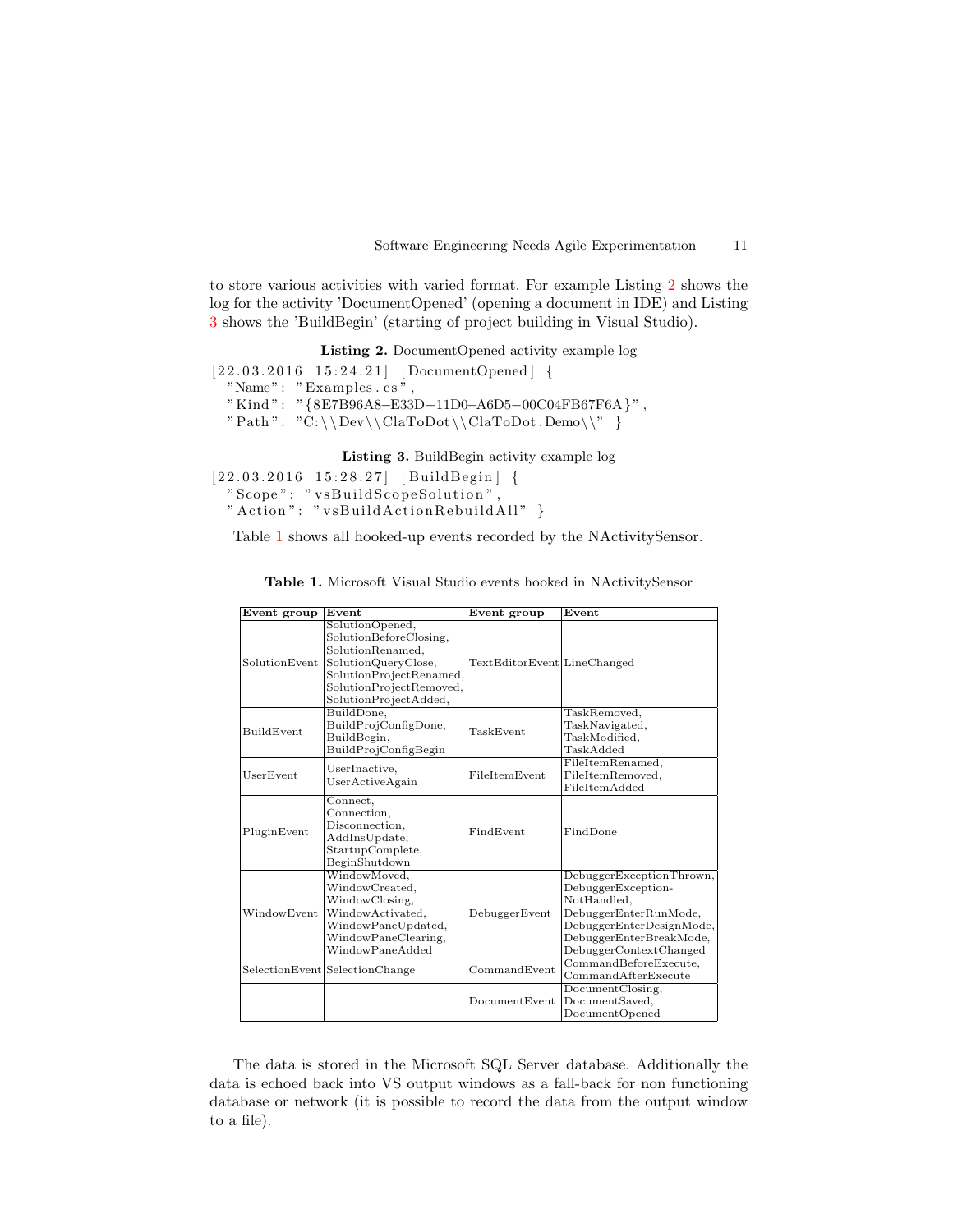12 Lech Madeyski and Marcin Kawalerowicz



Fig. 2. NActivitySensor output window in Visual studio 2015 IDE

# <span id="page-11-11"></span>References

- <span id="page-11-1"></span>1. Basili, V.R.: What's so hard about replication of software engineering experiments? <https://www.cs.umd.edu/~basili/presentations/RESER%20Keynote.pdf> (October 2011), accessed: 2016-03-18
- <span id="page-11-2"></span>2. Beck, K., Beedle, M., van Bennekum, A., Cockburn, A., Cunningham, W., Fowler, M., Grenning, J., Highsmith, J., Hunt, A., Jeffries, R., Kern, J., Marick, B., Martin, R.C., Mellor, S., Schwaber, K., Sutherland, J., Thomas, D.: Manifesto for Agile Software Development (2001)
- <span id="page-11-3"></span>3. Bonér, J., Farley, D., Kuhn, R., Thompson, M.: The reactive manifesto. [http:](http://www.reactivemanifesto.org/) [//www.reactivemanifesto.org/](http://www.reactivemanifesto.org/) (2014), accessed: 2016-03-29
- <span id="page-11-9"></span>4. Dugard, P., File, P., Todman, J.: Single-case and Small-n Experimental Designs: A Practical Guide to Randomization Tests, Second Edition. Routledge (2012)
- <span id="page-11-6"></span>5. Gast, D., Ledford, J.: Single Case Research Methodology: Applications in Special Education and Behavioral Sciences. Taylor & Francis (2014)
- <span id="page-11-4"></span>6. Guevara, P.C.: Manifesto for minimalist software engineers. [http://minifesto.](http://minifesto.org/) [org/](http://minifesto.org/) (2013), accessed: 2016-03-29
- <span id="page-11-5"></span>7. Harman, M., Jia, Y., Langdon, W.B.: A Manifesto for Higher Order Mutation Testing. In: Proceedings of the Third International Conference on Software Testing, Verification, and Validation Workshops. pp. 80–89. ICSTW '10, IEEE (2010)
- <span id="page-11-0"></span>8. Juristo, N., Moreno, A.M.: Basics of Software Engineering Experimentation. Springer Publishing Company, Incorporated, 1st edn. (2010)
- <span id="page-11-10"></span>9. Kawalerowicz, M., CODEFUSION: Microsoft Visual Studio Extension NActivitySensor. [https://visualstudiogallery.msdn.microsoft.com/](https://visualstudiogallery.msdn.microsoft.com/4675d6fb-2608-48ed-ae0a-320b3a756047) [4675d6fb-2608-48ed-ae0a-320b3a756047](https://visualstudiogallery.msdn.microsoft.com/4675d6fb-2608-48ed-ae0a-320b3a756047) (2013-2016), accessed: 2016-03-18
- <span id="page-11-7"></span>10. Kazdin, A.E.: Single-case Research Designs: Methods for Clinical and Applied Settings. Oxford University Press (2011)
- <span id="page-11-8"></span>11. Kitchenham, B.A., Madeyski, L., Budgen, D., Keung, J., Brereton, P., Charters, S., Gibbs, S., Pohthong, A.: Robust Statistical Methods for Empirical Software